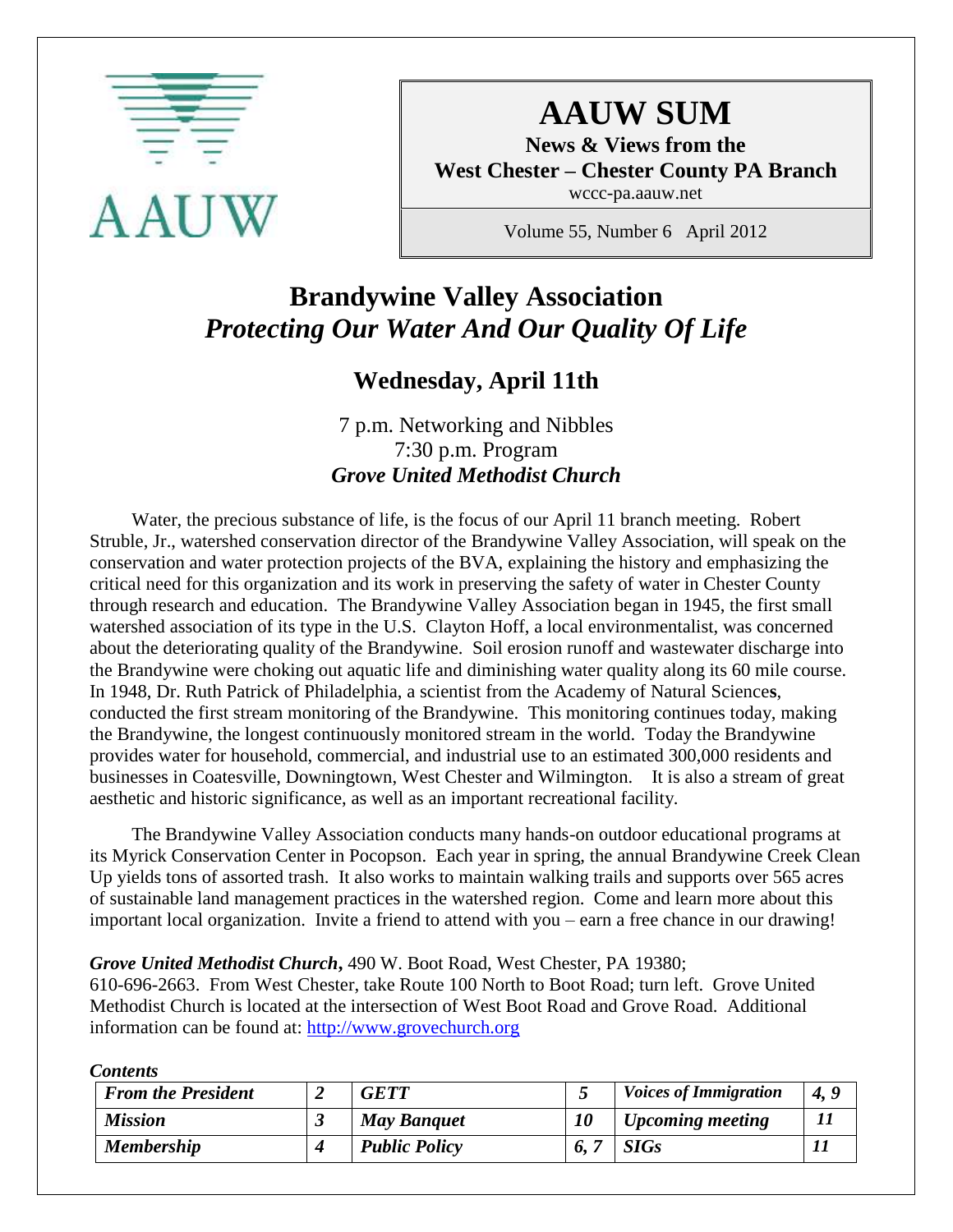### *From the President*

Dear Members,

I think you will agree that AAUW West Chester-Chester County is a wonderful organization that has provided each of us with opportunities for learning, making new friends, and participating in enjoyable leisure events. As I explained in my last letter, March was Membership Month! Only by bringing new members to our branch can we hope to grow and continue to thrive in the years to come!

But even in April, we are still in the midst of our Membership Drive, and are still offering that great deal: \$45.50 for a new membership that will last through June of 2013! It is a deal that can really help a new member get a feel for what our branch is all about before making the decision whether to renew a year from now!

I also want to point you to the "Help Wanted" article in this newsletter. This is a column in which all of the "little" tasks we need to have done are listed, explained and given an honest assessment of time commitment involved. If you can help just one-half hour a week, you might be able to do something that will help AAUW thrive in years to come. Please take a look and take the plunge – offer to help! Even if it is just for one small project, once a year, it will make a difference to us.

As spring arrives, I always want to try to end our program year with a positive surge toward new ways of accomplishing our goals. This year, I met several members who expressed to me that they would attend more meetings if they were not mostly in the evenings. Others say that they wish meetings could be more centrally located, or that they had a regular carpool friend to ride with.

Please give some thought to these questions and when I send out an email questionnaire soon, you will be able to respond and let us know what would help you to attend more meetings, and what ideas you might have for next year's programs.

As I put down the gavel on my two-years as a solo president this June, and become a Co-President helping to educate a new leader. I know that our membership numbers are climbing and our branch is vibrant and growing. We can't do it without you – reach out and bring a friend to this month's meeting! You can still earn a free chance in our drawing for a lovely AAUW item. The topic is one that is very popular now: environmentalism! I am sure you can think of a friend, neighbor, or coworker who is passionate about the environment – what a great way to bring her on board to experience AAUW!

Thank you for all your efforts to help grow our branch into a sturdy tree! Sincerely,

Fran Pierce



Fran Pierce





Wednesday, 5/9/2012 at 6:30 PM

West Chester Golf and Country Club 111 West Ashbridge Street West Chester, PA *Details in this newsletter!*

### **Domestic Violence Center**

At the April meeting Sue Ciorletti will be collecting new *packaged* women's briefs, large sizes or ballpoint pens for the office. Questions? Contact Sue at 610-344-0245. Thank you for your support.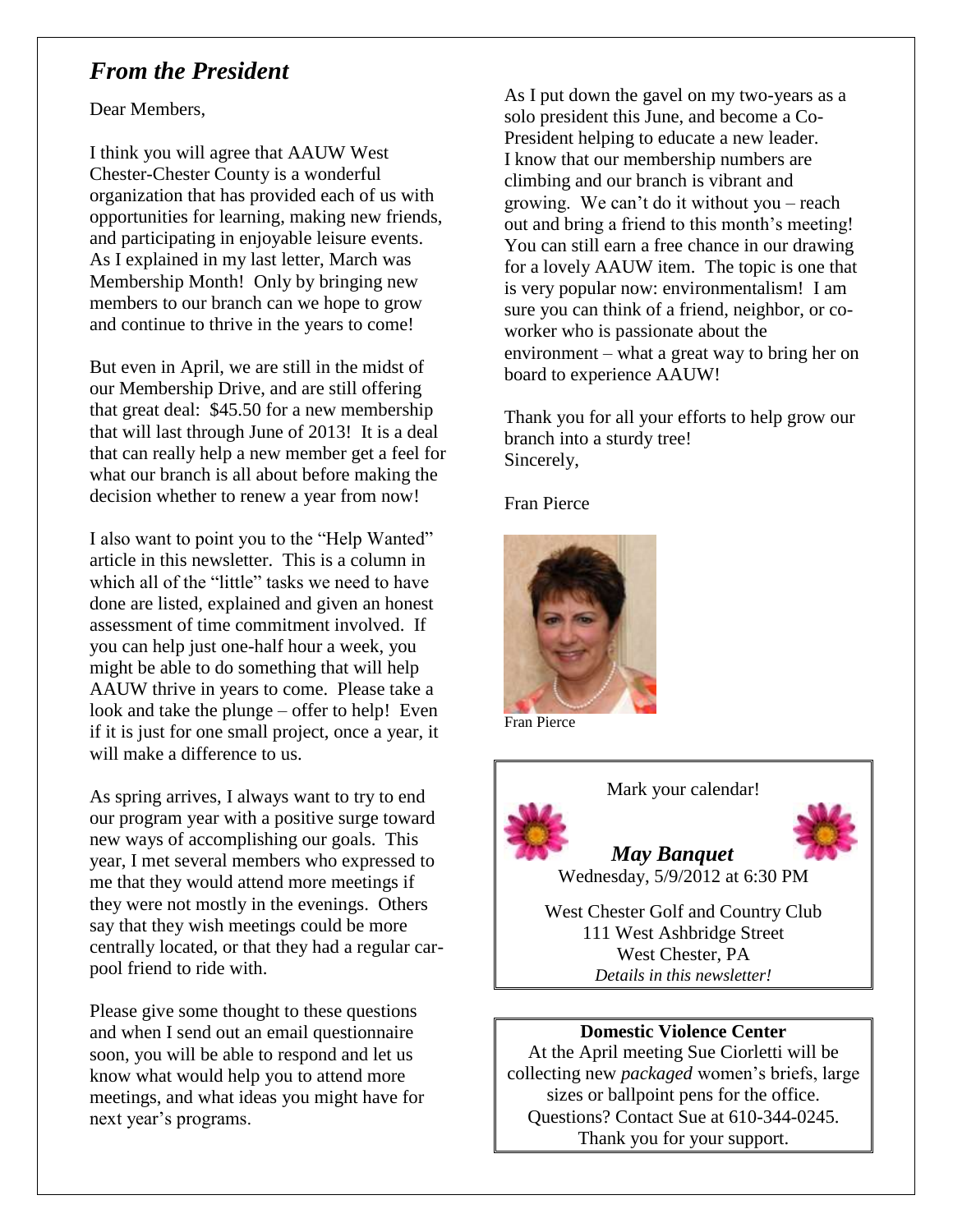#### *AAUW Mission Statement*

*AAUW advances equity for women and girls through advocacy, education, philanthropy, and research.*

| Norma George                                   | Newsletter Co-Editor                      |  |  |  |
|------------------------------------------------|-------------------------------------------|--|--|--|
| 610-872-7567                                   | ngeorge@cheyney.edu                       |  |  |  |
| Nancy Rumfield                                 | Newsletter Co-Editor                      |  |  |  |
| 610-399-0388                                   | nrumfield@gmail.com                       |  |  |  |
| Newsletter email                               | aauwsumnews@gmail.com                     |  |  |  |
| Fran Pierce                                    | <b>Branch President</b>                   |  |  |  |
| 610-594-0625                                   | franpierce@verizon.net                    |  |  |  |
| Elaine Burgess<br>610-383-7018                 | Program Vice President<br>danb@chesco.com |  |  |  |
| <b>Nancy Dore</b>                              | Program Vice-President                    |  |  |  |
| 610-725-0459                                   | 4 dores @comcast.net                      |  |  |  |
| Barbara Leone                                  | Membership Vice-President                 |  |  |  |
| 610-429-4520                                   | leone219@verizon.net                      |  |  |  |
| Linda Lang Recording & Corresponding Secretary |                                           |  |  |  |
| 610-738-9678                                   | lindalang@comcast.net                     |  |  |  |
| Rosemary MacDonald<br>610-296-5474             | <b>Financial Officer</b>                  |  |  |  |
| rosemary.macdonald@verizon.net                 |                                           |  |  |  |
| http://www.aauwchestercountypa.org             |                                           |  |  |  |

### **Guidelines for AAUWSUM**

1. Deadline for articles is the  $10<sup>th</sup>$  of the month unless noted in newsletter.

2. Board will develop outline/plan for newsletter.

3. Copies of each article must be sent to the President.

4. Articles should be less then 340 words (1 column in 12 pt.) and sent as .doc (Word) files whenever possible.

5. Program information should be available for publication in the month prior to the event. 6. SIG information should be specific (when,

where, leader, contact info., program or book). 7. Photos should be sent in .jpg format and should be the best quality possible. Leave cropping to the editors when possible.

8. Editors must keep newsletter to 10 pages or less (5 printed front and back).

9. Editors must consult with President or designee if newsletter is too long.

10. Circulation Chair will determine number of copies to be printed.

11. Board will review and decide list of Friends who receive printed copies.

12. The newsletter should go to the printer by the  $25<sup>th</sup>$  of the month. Copies should include the Circulation Manager, Person who distributes the e-mail version, and, if requested, other named designees.

### **Help AAUW Save Money**

Each year our editors put together eight informative, attractive, and news filled issues of our AAUW SUM newsletter. At current prices, printing and mailing costs exceed \$1.50 a piece per issue, costing over \$12.00 per member per year. For several years, many AAUW members have received their copies via e-mail. Through e-mail they receive the news as soon as it is published. By eliminating the paper copy, they are also making a contribution to a greener environment. If you are not already receiving AAUW SUM via e-mail and would be willing to do so, please contact Fran Pierce at [franpierce@verizon.net.](mailto:franpierce@verizon.net)

### *We need your News!*

The co-editors of AAUW SUM, are delighted to bring you this issue of the AAUW SUM newsletter, but … *We continue to need input from members!!* Please send *articles* as Word documents. Forward your news articles to the *gmail account:* [aauwsumnews@gmail.com,](mailto:aauwsum@gmail.com) indicating the topic and month in the subject box and cc the President. Norma and Nancy share access to this account, it keeps their work mailboxes from getting filled and makes the process of collaborating easier.

Remember that articles for a given month of the newsletter are due on the 12th of the preceding month*.* Please provide all necessary information with your submission.

### **Get Your Keystoner Online!**

The *Keystoner is the State AAUW Newsletter switch to receiving it online.* You will receive an e-mail notice of the posting with a table of contents and a link to a downloadable copy. Help the environment and the state organization, plus no waiting for delivery. Archived issues also. To sign up just fill in the blanks at: <http://www.aauwpa.org/keystoner.htm>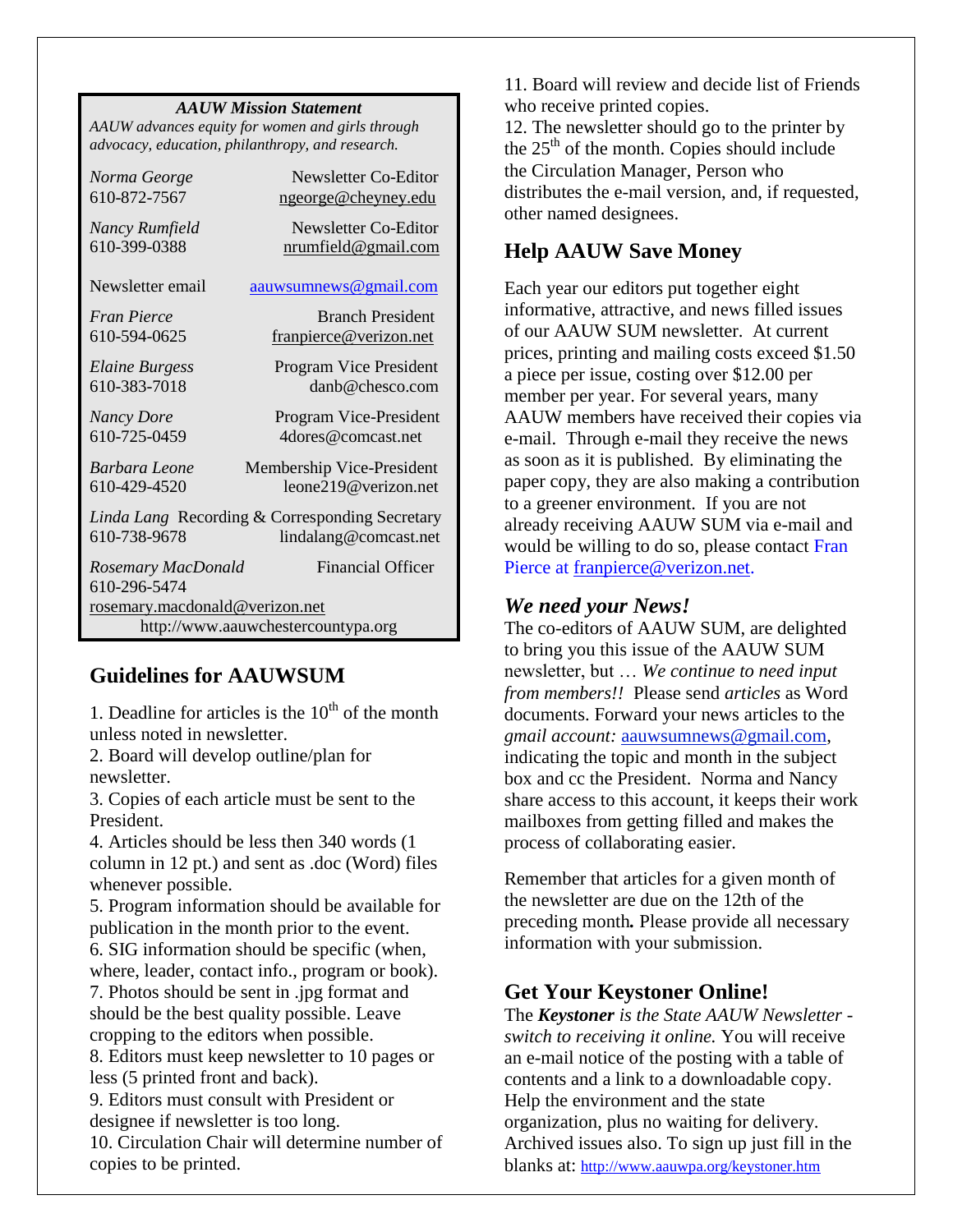### **Membership**

*Welcome to our newest member!*

Dr. Lynettte McGrath Retired Professor

513 W. Nields St. West Chester, PA 19382

E-mail: lfmcgrath@earthlink.net Interests: Scholarship Committee, Book Group I, Food Interest Group

## *Voices of Immigration in Chester County* **to be presented on April 26th**

What is the fuss about? We are a nation of immigrants. Our national ethos proclaims "Give me your tired, your poor…" Immigrants fill lower and higher skilled jobs, fuel our economy and enrich our lives with a diversity of ethnic traditions. Yet a third of the 41 million foreign born live here without documentation, bureaucratic snafus abound, and national politics and policies seem to focus on issues of exclusion and border security.

What are some different perspectives on this particularly human dilemma in Chester County?

*"We do not hire undocumented workers because I am not interested in going to jail…. That said, if illegal immigrants were expelled from Chester County, our economy would stop."*

> Mushroom Farm General Manager, Kennett Square

*"I think our country still affords great opportunity to people from other lands, but this opportunity is endangered by barriers to those who wish to study and work here."* Naturalized Citizen from India,

Unionville

*"My practice includes a huge backlog of families who can't join their families in the US…. The current system neither unites families nor enforces policies respectful of* 

*basic human rights. It also fails to meet the needs of businesses."*

 Immigration Attorney, West Chester

*"I hope that the Dream Act will pass, providing a path to legal status, benefitting thousands of undocumented college students like me. Barring that, I pray for permanent residency through my family or employer."* Director of Social Services in a Kennett Square Parish

*"One bill under consideration by Pennsylvania legislators mirrors the Arizona law before the Supreme Court. It would allow local law enforcement to screen and report immigration status of anyone they have stopped or arrested. Another would do away with birthright citizenship for children born to undocumented immigrants in our country. Are we an antiimmigrant state?*

> Spokesperson, PA Immigration and Citizenship Coalition

A poll released this month by the Pew Charitable Fund reports that *"Philadelphia is adapting to its changing faces…. Among college graduates and Hispanics at every education level, more than 60% expressed 'pro-immigrant' views…. However, long-term resident or those with less education are most likely to see immigrants as a burden." Philadelphia Inquirer,* 2/27/12

**What can be done?** Attend the discussion at the Borough Hall, 401 E. Gay Street in West Chester on Thursday, April 26th from 7-9 pm. Bring friends and questions along. Need a ride? AAUW members please contact Linda Lang, 610-738-9678; LWV members contact Betsey Cullen, 610-793-4664.



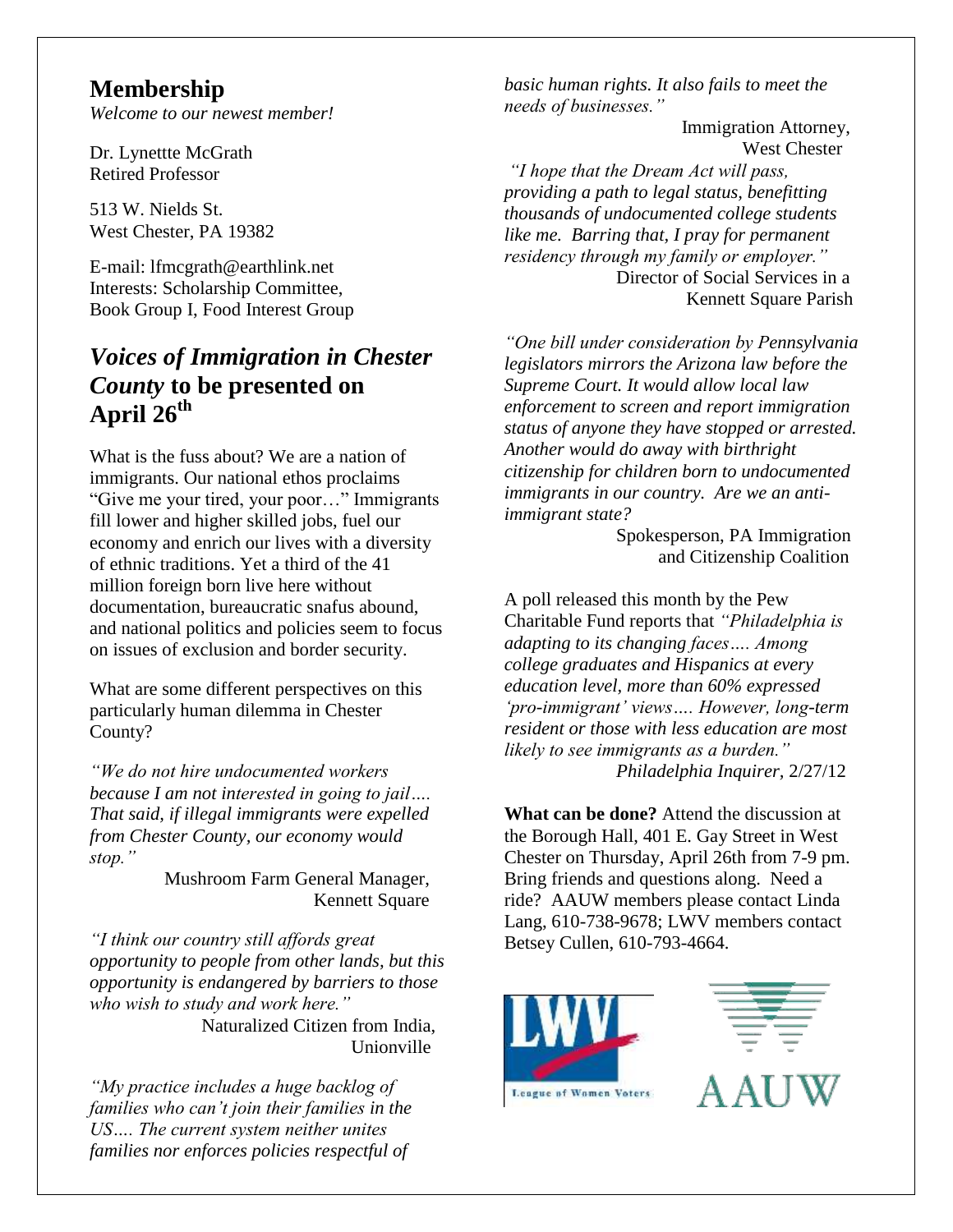### **GETT of 2012 – Another Great Success!!**

AAUW was front and center this year at GETT (Girls Exploring Tomorrow's Technology). At least a dozen of our volunteers – including several young women from West Chester University – participated on both Friday evening and during the event on Saturday, March 24.

On Friday evening we stuffed almost 400 GETT backpacks with items donated by businesses and organizations throughout the county and on Saturday we performed every type of task, from registration to guiding the participants to their sessions.

We also had a great location for our display table and spoke with quite a few moms and teachers about AAUW. There are still so many great women out there who don't know who we are or what we do – but that will change!

GETT also drew over 100 parents and 35 educators and one of the most informative adult sessions ever. One of our brand new members, Dr. Tammy Russell from WCU spoke to parents and teachers about encouraging girls in pursuit of non-traditional careers.

During the program day, groups of about 23 girls got to experience 4 different, hands-on workshops. Some of these were such things as how to code for computer programming, surgery using laparoscopy, aviation and aeronautics, aquaculture and a virtual learning environment.

At the end of their day, participating students completed a questionnaire about their experiences and the response of one young woman was especially poignant. She wrote:

*GETT broadened my cope of ideas on careers and encouraged me to pursue what I like in any subject. I really appreciated how encouraging and helpful everyone was. I feel more confident about pursuing my dream career, following my dreams, and knowing that I can be successful if I work hard. Before I came to GETT, I was questioning myself: Can I do it?* 

*Can I really follow my dreams and become a writer?I feel better now."* 

Two renowned speakers book-ended the day: Gayle Laakmann McDowell, author and also CEO of CareerCup, a company she founded that provides interview prep for candidates interviewing with tech companies such as Google and Microsoft. The end of the day featured speaker Karen Cantrell-Borda, the founder of GETT who has wide experience in many technical fields and with a variety of companies.

AAUW is committed to GETT because our mission so closely allies with its purpose – to open worlds of learning and career possibilities to girls and young women! We hope to continue to grow our involvement and contribute even more to the success of GETT in the future! We will do that with the help and involvement of YOU – our members!!

All photos by Linda Lang



Measuring vital signs



Every girl should know how to check her tire pressure



That's my DNA.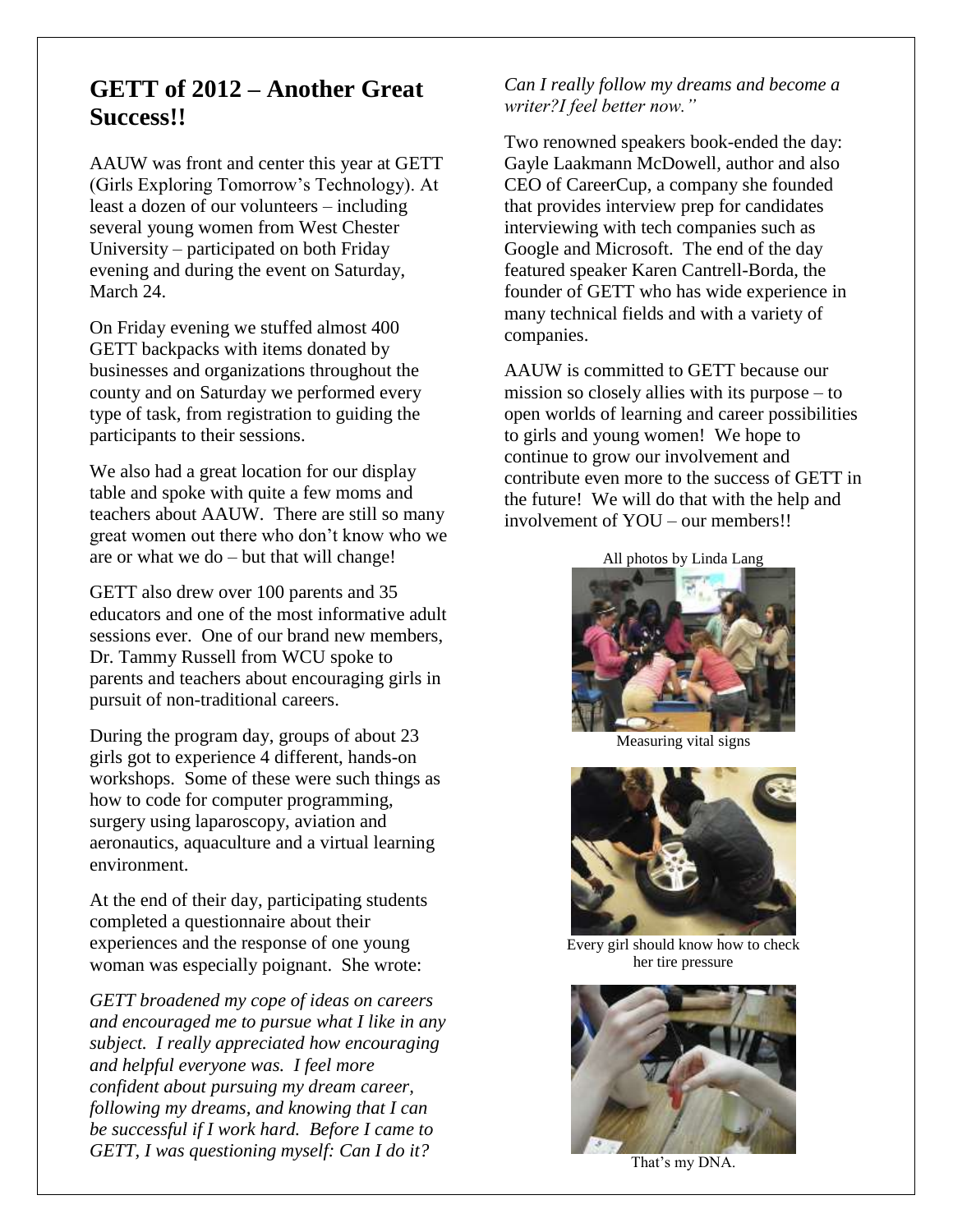# **Legislation & Public Policy**

**(LAPP)** *By Ann Duerr*

### *Impact of Funding cuts on PA school Districts*

Although all school districts are feeling pain from cuts, the Associated Press found that low income schools lost more than three times the money per student as more affluent districts.

In order to help Pennsylvanians better understand the impact of the funding cuts for public education in individual school districts. There is a posted *School Funding Cuts Calculator* on [www.savep](http://www.save/)aschools.org.

For up to date information contact: - partnersforpubliceducation.org;

- For legislative updates and community projects: [www.psea.org/enough](http://www.psea.org/enough) *LAPP continued*

- PA Cable Network (PCN) Channel 9 (Verizon) offers excellent coverage of state government meetings.

- Kathy's LAPP ALERT e-mails

### *Pay Equity Bake Sale*

On *Tuesday, April 17th* AAUW West Chester-Chester County joins the WCU Women's Center and Club for their fun and informative Pay Equity Bake Sale from 11-2 PM at Sykes Student Union Lobby. Members are still needed to help the students inform visitors about equal pay for equal work. AAUW maintains that an essential part of the economic recovery is creating opportunities and training that promote equal pay for women.

*Bakers:* Please label your donation and note any ingredients which may cause an allergic reaction. Ann Duerr [\(waduerr@verizon.net](mailto:waduerr@verizon.net) or 610-873-8409) will contact bakers regarding pick up or deliveries on Sunday, April 15 or Monday morning, April 16<sup>th</sup>.

### *Elections:*

Please remember to vote on April 24<sup>th</sup>.



# **Help Wanted!!**

Please take a look at the tasks listed below. I know we are all very busy, but without more help we cannot continue to have a branch that will provide all the things you have learned to enjoy. Even just ½ hour a MONTH can make a difference! Please think about how you can contribute to the health of our branch.

### **A One Time Project** – *The Handbook:*

- 1 hour reading and checking accuracy of directory updates – or
- 1 hour to email all SIG chairs and collect their updated information -or
- 1 hour affixing mailing labels, taking handbooks to post office.

### **Newsletter:**

- $\bullet$   $\frac{1}{2}$  hour per month sending emails from home to a fixed list (provided for you) reminding folks to send their articles in –or
- 1 hour per month reading the final copy for typos –or
- 1 hour per month picking up the printed copies (only 15) and affixing 15 mailing labels and stamps, and depositing in the mailbox.

### **Program Assistance**:

- $\frac{1}{2}$  hour per month sending emails or doing other tasks to assist the program vicepresidents – or
- ½ hour per month helping with set up at the meetings and greeting members **- or**
- ½ hour per month setting out name tags, pens and handouts at programs.

### **Outreach to Community and Media:**

- 1 hour per month writing up the details of next month's meeting and emailing it to a provided email list of local media –or
- $\bullet$   $\frac{1}{2}$  hour per month contacting women's organizations by email to get names of possible future members –or
- *One time task* of designing a flyer for our branch that promotes membership, and then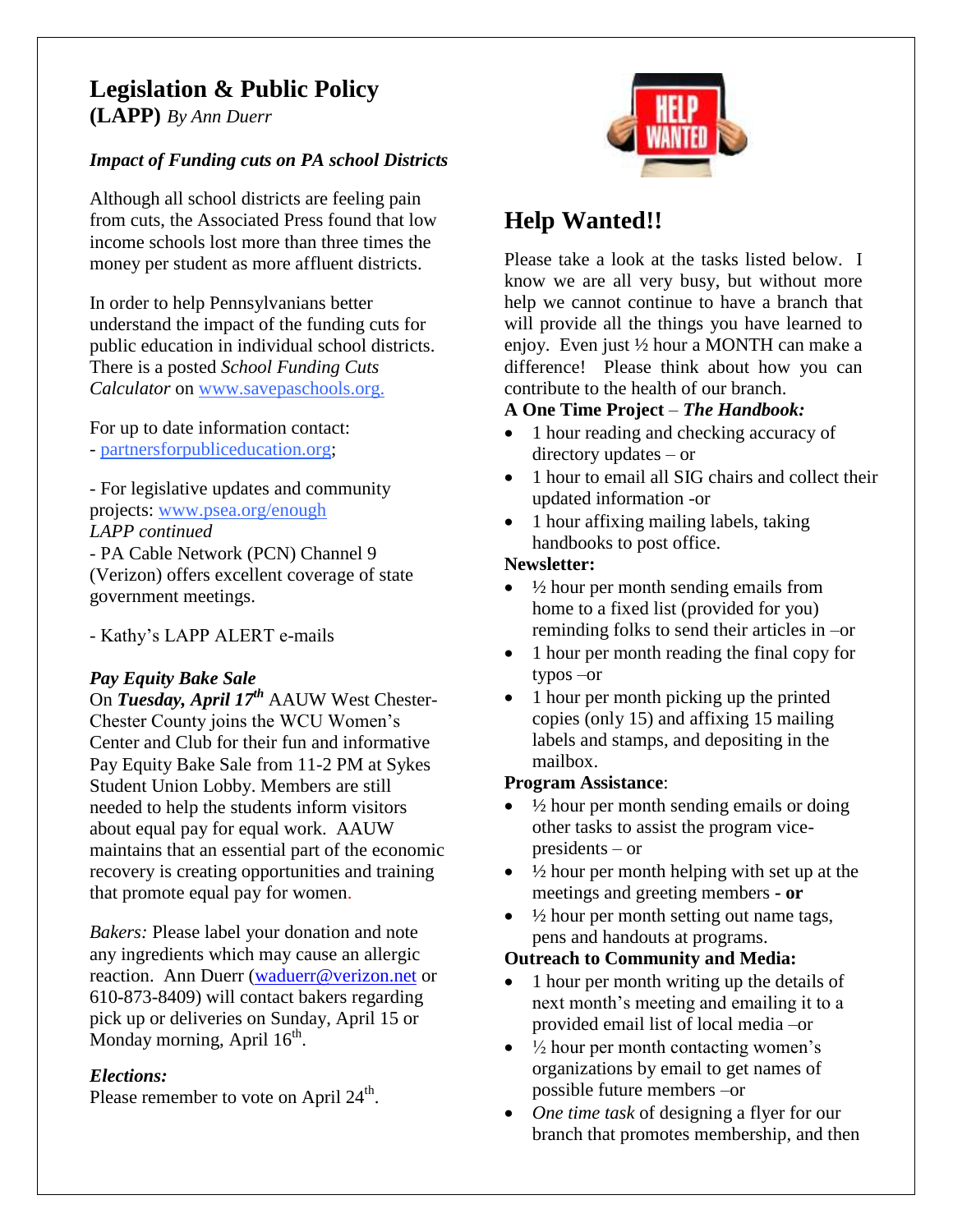printing and/or sending it by email to requested sites –or

- *One time task* of doing an inventory of Chester County groups for use by membership promotion.
- *Occasional visit or coffee with prospective members* who would like to meet with someone to talk about the branch.

Can you spare just one-half hour a month for your branch? Please think about what you can offer. Most of these tasks can be done from the comfort of your own home!

Please email President Fran Pierce at [franpierce@verizon.net](mailto:franpierce@verizon.net) if you are willing to help!

### **Marcellus Shale Update**

#### *By Peggy Staarman, LAPP Committee Member*

On Feb. 14, 2012, Governor Corbett signed Act 13 to implement an impact fee on oil and gas companies who are drilling in the Marcellus Shale region. The impact fee is below the average per well paid in other states with natural gas drilling. The fifteen-year fee will fluctuate with the price of natural gas, and in 2013, inflation. It could generate about \$180 million the first year. Sixty percent of the revenue will go to local governments that can use the money for emergency preparedness, road and infrastructure projects, water and storm sewer projects, tax reduction, social services, and other concerns. If a county declines to impose a fee, then one half of the municipalities in that county can elect to impose it. The remaining forty percent is the state share that can be used for projects such as acid mine cleanup, plugging of oil and gas wells and sewage treatment. One half of the state share goes to the Commonwealth Financing Authority that provides money for large projects. The Pennsylvania Utility Commission will collect and distribute funds.

The Philadelphia Inquirer reported that federal regulators who approved a thirty-nine mile natural gas pipeline in northern Pennsylvania relied on Central New York Oil and Gas Company's assurances that it would minimize the use of eminent domain. However, after the company won approval, it immediately began condemnation proceedings against nearly half of the landowners along the route of the pipeline. The landowners are now in court saying that the company didn't negotiate in good faith.

Greg Vitali, a Democratic state representative from Delaware county, claims that Marcellus Shale natural gas drilling is a significant source of air pollution, so he has introduced legislation that would require the DEP to collect and publish air-emissions data, would require air pollution permits for most Marcellus drilling well-head activity, and would increase airemission permit fees to increase staffing in the DEP's air-pollution control program. Please continue to let your legislators know your concerns. The websites of the League of Women Voters, Penn Environment, Marcellus Shale Watch, and Earth Justice may be helpful.



Image from: [http://www.cleanair.org/program/outdoor\\_air\\_pollution/](http://www.cleanair.org/program/outdoor_air_pollution/marcellus_shale) marcellus shale

### **Ways and Means**

*Recyclables -*Don't forget to bring your old ink cartridges to meetings. We have made over \$100 to date through this endeavor and it is *Green*. To participate in any of our fundraisers, please contact Leslie Wachob at 610-458-1837 or [rbs857@yahoo.com](mailto:rbs857@yahoo.com)

**TIG's –** *dinner and film* **East African Safari Travel Adventure** 

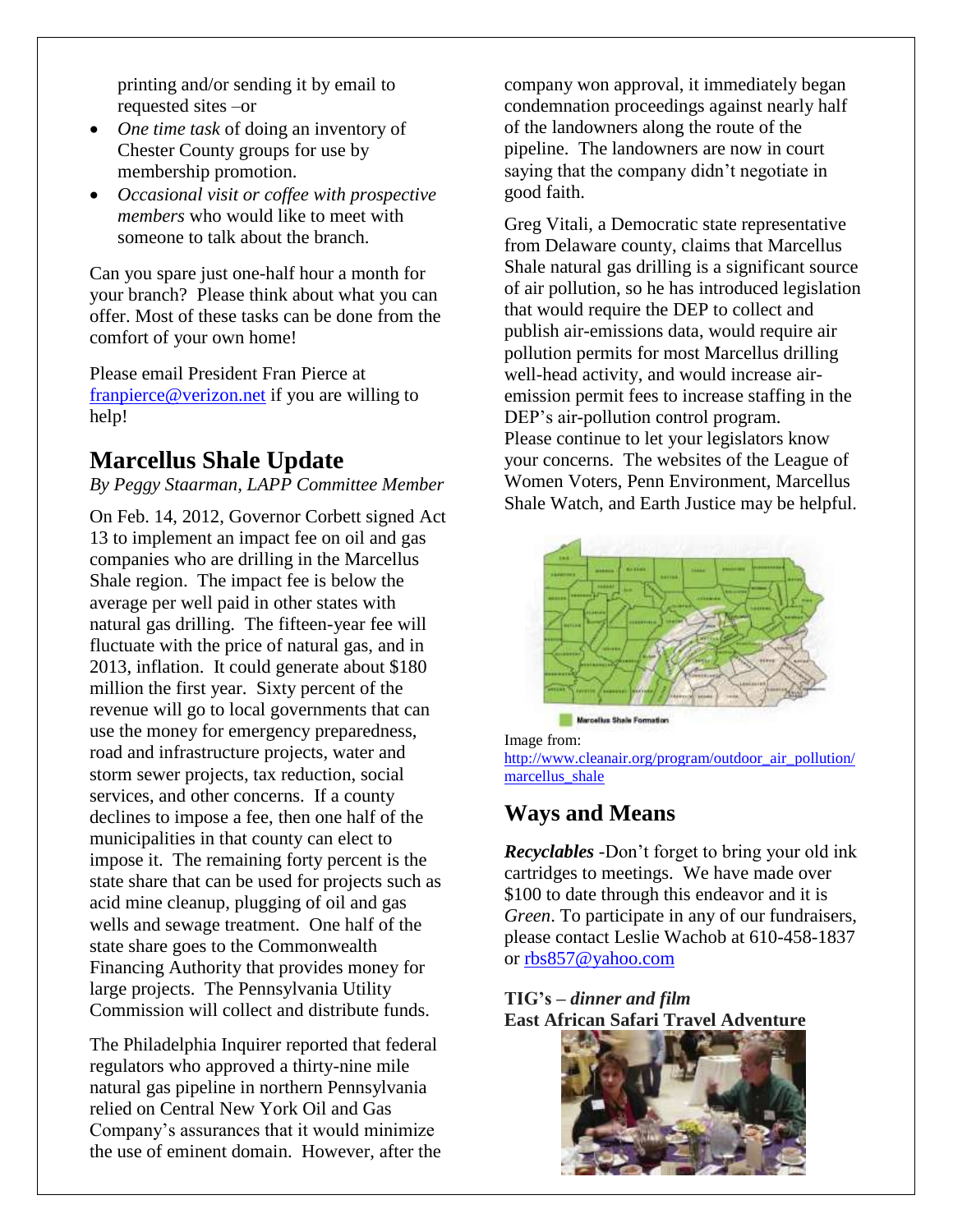### **Pennsylvania Library Association Seeks Level State Funding for 2012-13**

A Letter from Glenn Miller, Executive Director, Pennsylvania Library Association

Dear Library Advocates,

As we head into the busy season for the next state budget, the Pennsylvania Library Association (PaLA) asks that you be in touch with your state legislators and the Governor to urge their support for *level funding for library services next year.*

We recognize that it has been a difficult few years for our nation's economy and for Pennsylvanians in need of work. No group understands this better than our libraries whose staff and volunteers have done their level best—even in the face of reduced budgets—to meet the increasing need for services, especially for people searching and applying for work or job training. Just consider that between 2006 and 2010, increased demand for library services showed:

 $\bullet$  Library visits, up 4% *PA Library Association cont'd*

- Number of books and DVDs lent, up 6%
- Attendance at library programs, up 9%
- Computer searches in library databases, up 50%
- Number of reference questions answered via "Ask Here PA," up over 400%

This year, we do not seek full restoration of funding, even though the case for restoration is strong. We recognize that the effects of the recession persist in PA and that the state budget is out of balance. At the same time, *having lost more than 35% of state support since just 2008,* librarians and library workers (those still working and those who were laid off) have already shared fully in the fiscal pain of this recession.

Today we simply ask that the consequences of the funding losses since 2008 not be worsened by an additional 5% loss. Instead we respectfully request that library funding be

maintained at 2011-12 levels so that libraries can strive yet again to meet increased demand, and continue to provide the best quality services possible despite funding that has already been cut more than 35%.



Please visit

<http://www.capwiz.com/ala/pa/home/> for more information and a sample email message that you can edit and send to your state senator and state representative, as well to the Governor. We know that we can make a big difference when we join together in a common mission and message.

Thank you for your great support for libraries and for your help in spreading the word and contacting your elected officials.

### **AAUW Pics…***February Brunch*







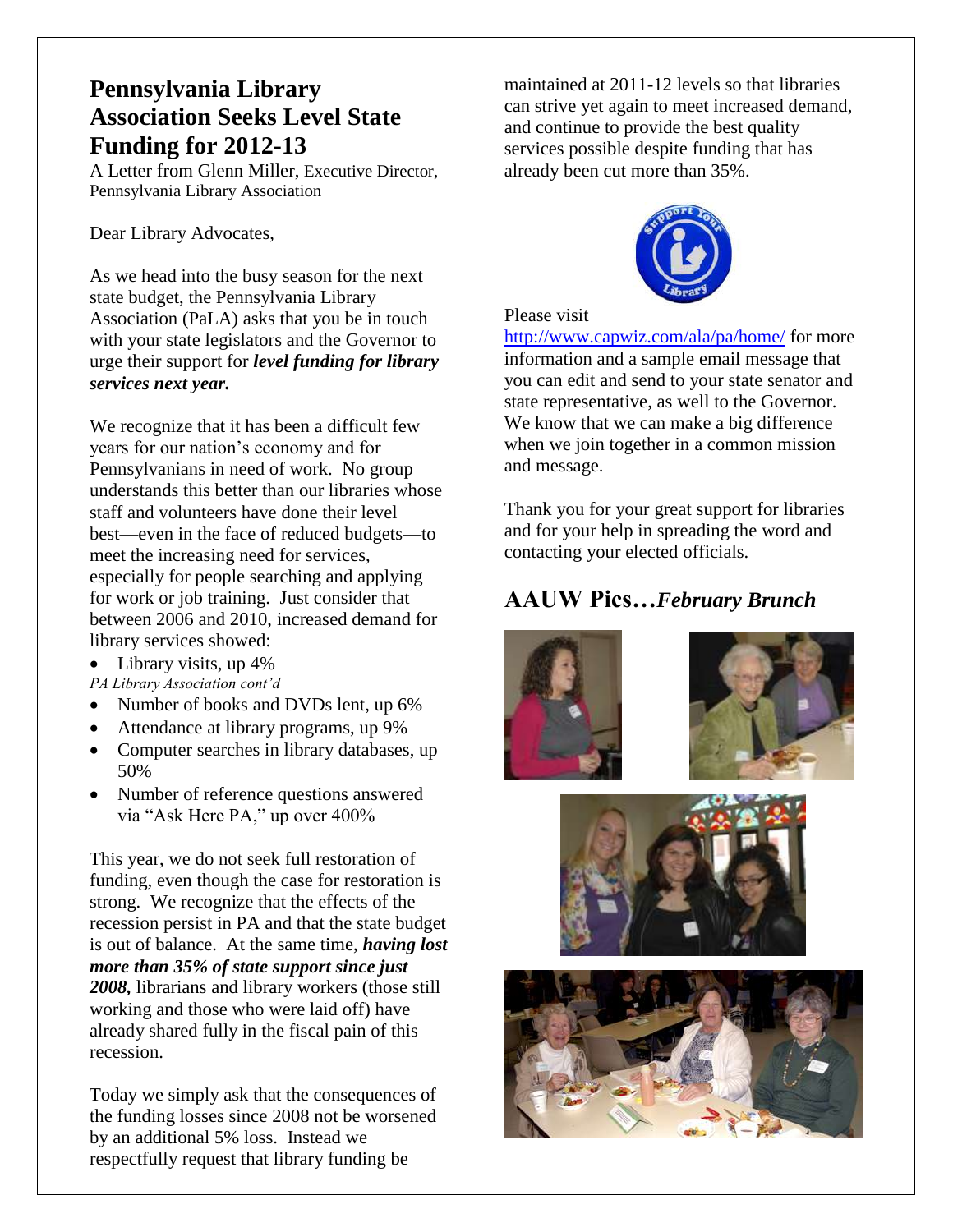

**LWVL** 



# *Voices of Immigration in Chester County*

## **Thursday April 26th West Chester Borough Hall Council Chamber 7:00 -9:00 pm**

*What are the experiences of Immigrants who have settled here in Chester County?*

*What is happening in Harrisburg and Washington with proposals for immigration reform?*

*A Joint Program of ---*

### **The Pennsylvania Immigration and Citizenship Coalition The Chester County League of Women Voters & AAUW West Chester-Chester County**

The United States has made little headway on immigration reform in recent years. Individual states have passed laws severely limiting immigration and dealing harshly with illegal immigration. Here in Pennsylvania, several anti-immigration laws have introduced at many levels of government. Candidates for public office are continuing to debate how people from other lands should be treated – especially those without documentation.

Too often, the voices of individuals are lost in the fiery rhetoric and high emotion that this subject often generates. This program will feature immigrants, both legal and undocumented, along with an immigration attorney who represents clients throughout Chester County. Learn about the proposals that are currently before our legislature and about the countless issues that make this topic so complex, difficult and controversial.

*Don't Miss This Fascinating Panel Discussion!*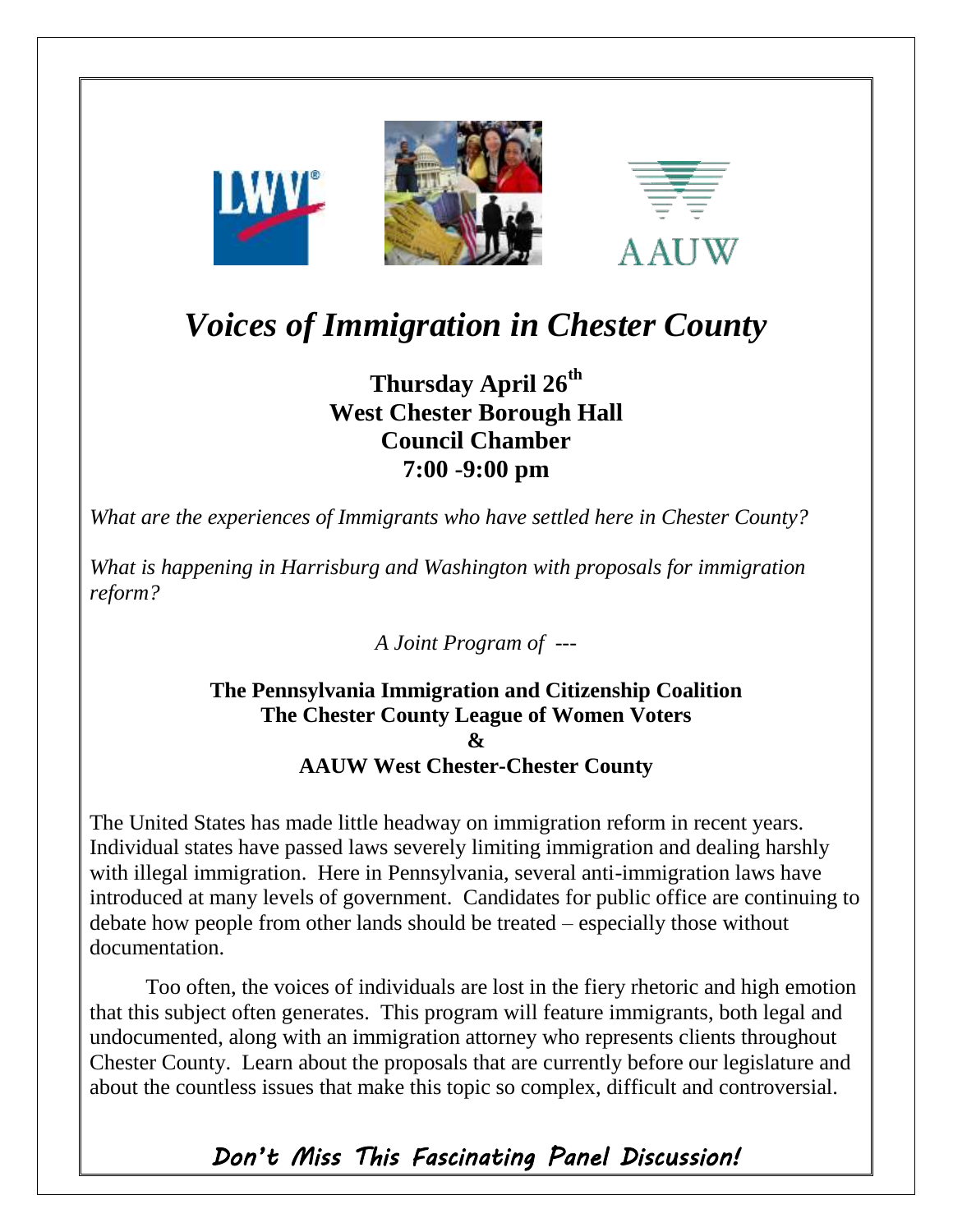

# AAUW Annual Banquet Wednesday, May 9th at 6:30 pm

West Chester Country Club 111 West Ashbridge Street West Chester, PA 19380 (Corner of North High & Ashbridge Sts.)

Join your AAUW friends for our Annual Election, and this year's exciting program featuring an exhibit of art by three of our own branch members, PLUS a presentation by "10,000 Villages," an organization that helps women in developing countries to support themselves and their families by providing a fair market for their crafts and artwork.

Don't forget to *Bring A Guest* and receive a free entry in our Membership Development Raffle!

Select from the following two entrees:

- *Chicken Italiano*—boneless breast stuffed with prosciutto, roasted red pepper and provolone cheese. Served with balsamic reduction.
- *Salmon Filet Imperial*—with dill buerre blanc

Entrees will be accompanied by salad, sautéed mixed seasonal vegetables, rosemary roasted potatoes, rolls and butter, coffee or tea, and chocolate mousse for dessert.

*Total Cost:* \$28.00 per person, which includes meal, tax, and gratuity. Alcoholic beverages will be extra and available at the bar adjacent to the banquet room.

Please feel free to bring a guest. The deadline for RSVP to Lyn Eaton is Thursday, **May 3, 2012**. See reservation form below. Please contact Lyn **[wleaton2@aol.com](mailto:wleaton2@aol.com),** or 610-696-3172 if you have any questions.

### **Reservation for May Banquet** *Deadline is May 3, 2012*

*Please send your RSVP to*: Lyn Eaton, 1389 Station Place, West Chester, PA 19380-1333

Checks should be made out to: AAUW, West Chester, Chester County Branch

|                                                           | Chicken<br>Salmon                                                       |
|-----------------------------------------------------------|-------------------------------------------------------------------------|
| Phone: $\frac{1}{\sqrt{1-\frac{1}{2}} \cdot \frac{1}{2}}$ |                                                                         |
|                                                           | Chicken<br>Salmon                                                       |
|                                                           | Enclosed is $\frac{1}{2}$ (\$28.00 per person x number of reservations) |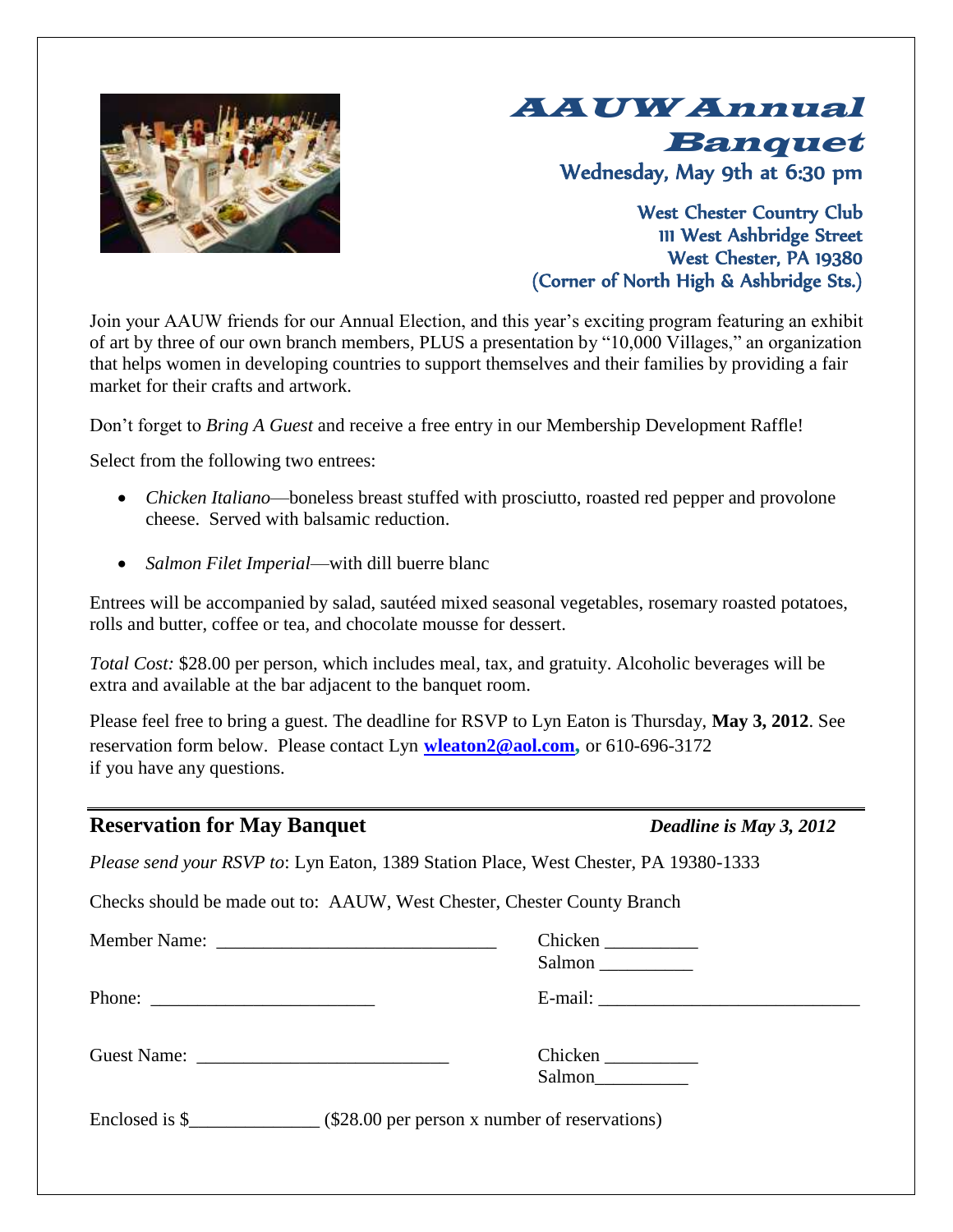### **Branch Board Meetings**

All Board meetings are open to the membership and this year will be held at the Women's Center at West Chester University. Meetings begin at 7:15 pm, are over by 9, and are usually on the first Tuesday of the month. Upcoming: Tuesday, April 3<sup>rd</sup>.

## *Upcoming Meeting*

### **May Banquet**

The May banquet will be in a new location this year - *West Chester Golf and Country Club*. The program will be a 3 member-artists show and a representative from *10, 000 Villages*. Also, at this meeting we will install officers and present the scholarship award. More information and a registration form can be found in this newsletter. We hope you will join us!

### **Special Interest Groups Couples Bridge**

Meets the  $3<sup>rd</sup>$  Saturday evening monthly at a member's home. We are a social group and welcome all who like to play. Contact the chair, Carol Habig, at 610-431-9987 or e-mail her at [whabig@verizon.net.](mailto:whabig@verizon.net)

**Lit I, Afternoon Book Discussion:** Meets on the  $4<sup>th</sup>$  Thursday. The Lit I book group will meet on April 26th at 1:00 pm for refreshments and to discuss *Balzac and the Little Chinese Seamstress* by Bai Sijie. This book tells the story of two city boys exiled to a remote mountain village for retraining during China's Cultural Revolution. The hostess is Sue Johnson, 610-363-8535. Please let her know if you plan to attend.

For the May  $24^{\text{th}}$ , 1:00 pm, the group will meet for refreshments to discuss *Tinkers* by Paul Harding. *Tinkers* is an elegiac meditation on love, loss, illness, faith, and the fierce beauty of nature. The hostess is Elaine Burgess, 610- 383-7018. Please let Elaine know if you plan to attend.

**Lit II, Fiction and Non-Fiction:** Meets the 3rd Wednesday of each month.

For the April 18th meeting, 7:00 pm, the book selection is *The Quest of the Silver Fleece* by W.E. DuBois. Leader: Fran Pierce; Hostess:

Jean Speiser. For the May  $16<sup>th</sup>$  meeting, the book selection will be *The Paris Wife* by Paula McLain and/or *A Moveable Feast* by Ernest Hemingway. Leader: Phyllis Dunn; Hostess: Ann Boohar.

New members are always welcome, and can join the group by contacting Donna Eaves at [610-692-5277](tel:/610-692-5277) or [deaves@live.com.](mailto:deaves@live.com)

### **Lit III, Monday Evening Nonfiction Book**

**Group**— The Non-Fiction Book Group will hold its next discussion Monday, May 14, 2012 at the Magnolia Grill, Chester County Book Company, West Goshen Shopping Center, at 7:00 PM. The discussion book is *Nothing Daunted; The Unexpected Education of Two Society Girls in the West* by Dorothy Wickenden. Please check area libraries for a copy of the book and note the change to the second Monday of the month. You may call Paula McGinness for more information, 610- 942-4852 (home) or 610-273-3303 (work).

### **Finance Discussion Group**

The Finance Discussion Group meets on the 4th Wednesday of each month at 7:00 p.m. Participants are invited to bring related articles. For information contact: Leslie Olson, 610- 793-2938 or olsonfour@verizon.net.

### **FIG (Food Interest Group**)

Dining around, usually at a member's home. This group is co-ed, singles welcome. Each member brings a dinner item. The group meets the 2<sup>nd</sup> Saturday of each month. If interested please contact Betty Bradford at 610-363-7974; [wdbrad@comcast.net.](mailto:wdbrad@comcast.net)

#### **Great Decisions**

The Great Decisions meets monthly the  $2<sup>nd</sup>$ Monday at 1:00 pm. For more information contact Jacky Page at 610-359-9887 or [martin\\_page@msn.com.](mailto:martin_page@msn.com)

#### **TIG (Travel Interest Group):** *AAUW TIGers*

The Travel Interest Group is composed of those who like to go on day trips. Trips are open to all members and guests; space may be limited. Please call or email Sue Johnston (610-363- 8535, sueearlj@verizon.net) if you are interested.